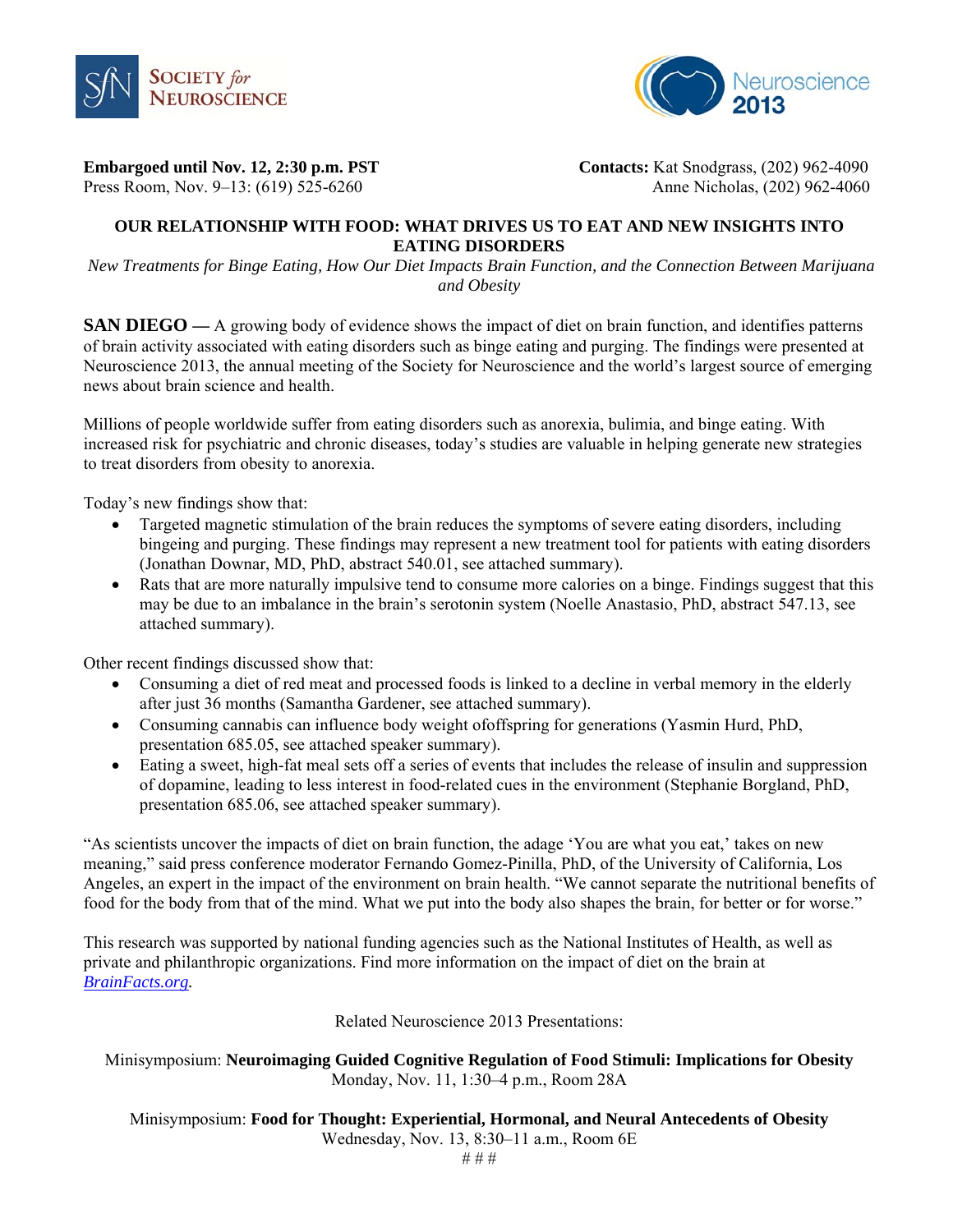#### **Abstract 540.01 Summary**

**Senior Author: Jonathan Downar, MD, PhD**  University of Toronto Toronto

(416) 603-5667 jonathan.downar@uhn.ca

#### **Brain Stimulation Therapy Helps Control Patients' Binge Eating and Purging in Pilot Study**

*Noninvasive treatment changes brain activity in ways that improve symptom control; brain imaging predicts patient's response to treatment* 

Magnetic stimulation of specific areas of the brain appears to help certain patients with severe eating disorders involving bingeing and purging of food, according a new study. Symptoms improved by more than 50 percent in nearly half of study participants, and a third of the cases showed an 80-100 percent reduction after treatment. This research was presented at Neuroscience 2013, the annual meeting of the Society for Neuroscience and the world's largest source of emerging news about brain science and health.

The new study, led by Jonathan Downar, MD, PhD, and Blake Woodside, MD, of the University of Toronto, also used brain imaging to identify differences in brain activity between those patients who improved dramatically and those who showed little or no improvement.

"Eating disorders such as anorexia and bulimia affect more than 8 million people in North America," Downar said. "They can also be deadly: up to one in five people with anorexia die prematurely from medical complications. Our existing treatments are ineffective for many patients. New, more effective treatments are urgently needed."

In the study, researchers applied repetitive transcranial magnetic stimulation (rTMS), an emerging therapy that uses powerful, focused magnetic field pulses to stimulate target brain regions non-invasively. They gave 20 patients 20 sessions of a novel form of rTMS, directing it toward a part of the frontal lobes called the dorsomedial prefrontal cortex – a different brain area from the usual target of conventional rTMS. This part of the brain is considered important for self-control of thoughts, emotions, and behavior, a function that is often impaired in patients with eating disorders.

Enhancing activity in this part of the brain appeared to help patients control their urges to binge and purge, and also relieved symptoms of depression and anxiety. Brain imaging then revealed that a patient's response to treatment could be predicted by differences in brain activity in regions that respond to rewards and regions involved in impulse control. Patients who responded to treatment also showed specific types of changes in brain activity in regions associated with goal-directed decision-making over the course of the rTMS treatment. These changes may illustrate the mechanism by which rTMS helps patients to control impulses and make alternative decisions when faced with an impulse to binge or purge.

"Our study suggests that rTMS could be a new and highly effective form of treatment for certain types of patients with eating disorders. The brain imaging results also suggest that we may be able to identify these individuals based on the patterns we see in their brain activity," Downar said. "By using brain imaging to detect these patterns, we may eventually be able to predict which patients are most likely to benefit from rTMS after other treatments have failed."

This research was supported with funds from The Toronto General and Western Hospital Foundation and the Klarman Family Foundation.

Scientific Presentation: Tuesday, Nov. 12, 8–9 a.m., Halls B–H

<sup>540.01,</sup> Baseline and change resting-state functional correlates of rTMS of the DMPFC for medically refractory anorexia and bulimia nervosa \*K. DUNLOP<sup>1</sup>, T. SALOMONS<sup>3</sup>, N. BAKKER<sup>4</sup>, J. GERACI<sup>3</sup>, P. GIACCOBE<sup>3,5</sup>, M. OLMSTED<sup>2</sup>, P. COLTON<sup>2</sup>, B. WOODSIDE<sup>2</sup>, **J. DOWNAR<sup>2,5,3</sup>**; <sup>2</sup>Dept. of Psychiatry, <sup>1</sup>Univ. of Toronto, Toronto, ON, Canada; <sup>3</sup>Dept. of Psychiatry, Univ. Hlth. Network, Toronto, ON, Canada; <sup>4</sup>Inst. of Med. Science, Univ. of Toronto, Toronto, ON, Canada; <sup>5</sup>MRI-Guided rTMS Clinic, Toronto Western Hosp., Toronto, ON, Canada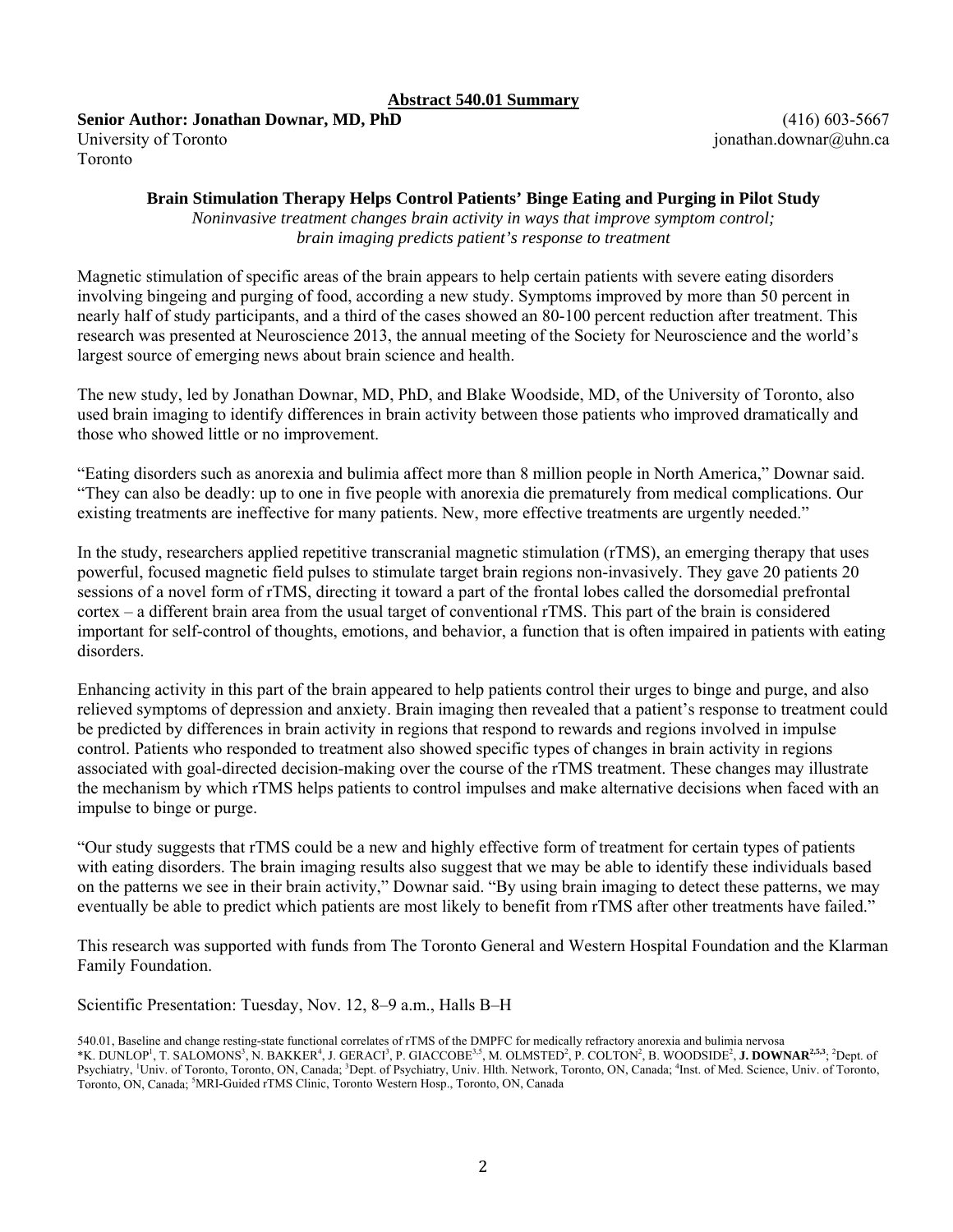TECHNICAL ABSTRACT: Transcranial magnetic stimulation (rTMS) has been recently suggested as a potential treatment for anorexia and bulimia nervosa. Previous research has shown modest efficacy with rTMS for eating disorders using the conventional dorsolateral prefrontal cortex target. However, recent neuroimaging research suggests that the dorsomedial prefrontal cortex (DMPFC) is a key region for impulse control and behavior regulation, including bingeing and purging behavior. Thus, the DMPFC may be a potential rTMS target for the treatment of eating disorders.

20 patients with treatment refractory anorexia and bulimia nervosa underwent 20 sessions of open-label, add-on rTMS to the DMPFC (10 Hz bilateral stimulation, 120% resting motor threshold). Clinical measures, structural and resting-state scans were obtained before and after treatment. Analysis was performed in FSL. Data was first pre-processed (motion corrected, spatially smoothed, regression of global, white matter and cerebrospinal signal, bandpass filtered). Following preprocessing seed-based resting state analysis was performed for a priori regions-of-interest (bilateral ventral striatum [BVS] and subgenual cortex [sgACC]) and a region in proximity to the area stimulated (DMPFC). Purges/week change (baseline-week 4) categorized subjects into a responder (improvement over 50%) or a non-responder (improvement under 50%). This was used as a regressor for the following group-level analysis: 1) baseline connectivity, and 2) connectivity change.

Clinical results showed that purging from baseline to week 4 improved from 25.3±38.8 episodes/week to 17.3±19.2 episodes/week. Baseline DMPFC connectivity was not significantly correlated to response. However, for the BVS seed, high pre-treatment functional connectivity to the precuneus and posterior cingulate cortex (PCC), and for the sgACC seed, high pre-treatment functional connectivity to the precuneus and PCC and low functional connectivity to the right hippocampus and amygdala and midbrain Raphé nuclei, were significantly correlated to clinical response. sgACC connectivity change was not significantly correlated to treatment response. It was found that decreased BVS connectivity to the precuneus and PCC and decreased DMPFC connectivity to the frontopolar cortex were significantly correlated to clinical response. In general, this preliminary study showed altered connectivity in midbrain serotonergic structures and corticostriatal and corticocortical pathways previously implicated in emotion regulation and in the pathophysiology of disordered eating behavior. A randomized control trial as a next step may be warranted.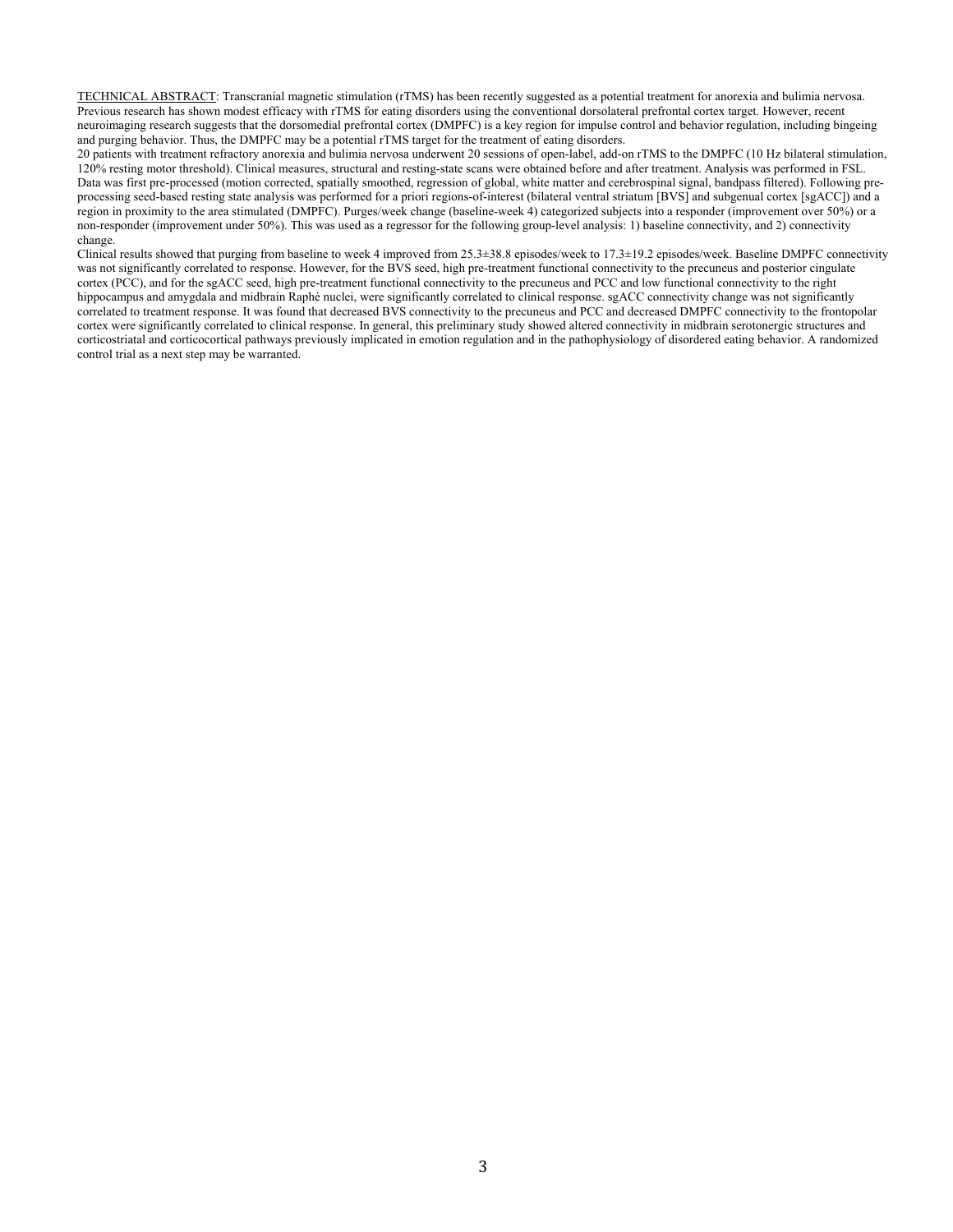## **Abstract 547.13 Summary**

**Lead Author: Noelle Anastasio, PhD**  Center for Addiction Research University of Texas Medical Branch Galveston, Texas

(409) 772-9621 ncanasta@utmb.edu

# **Researchers Find Common Link Between Binge Eating and Impulsive Behavior**

*Rodent study suggests imbalance in the brain's serotonin system at the root of both* 

Some people may eat way past the point of fullness, and then eat some more. A new rodent study shows that an inherent level of impulsive behavior helps to determine the magnitude of binge eating — particularly of foods rich in sugar and fat. The findings were presented at Neuroscience 2013, the annual meeting of the Society for Neuroscience and the world's largest source of emerging news about brain science and health.

The study, led by Noelle Anastasio, PhD, and Kathryn Cunningham, PhD, of the Center for Addiction Research at the University of Texas Medical Branch, demonstrates that both impulsive behavior and binge eating are modulated at a molecular level by the brain's serotonin system. It also sheds light on binge eating disorder (BED), which is linked to severe obesity and is the most prevalent eating disorder in the United States.

"Our research suggests that the use of medications to fine-tune the brain's serotonin system may allow us to correct problems associated with both impulsive behavior and uncontrolled eating," Anastasio said.

Serotonin and its receptors on brain cells operate within an integrated network that spans different regions of the brain and orchestrates a balance between impulsive and goal-driven behaviors. Serotonin also modulates appetite. Impulsive behavior — action without sufficient foresight — has been noted before as one of several drivers of binge eating. But, until now, scientists' understanding of the molecular basis of this relationship has been limited.

To better understand this relationship, the researchers worked with two groups of rats — one group that was highly impulsive (HI rats), and the other group that had more self-control (low impulsive, or LI rats). Compared to LI rats, HI rats repeatedly binged on chow high in sugar and fat. In addition, the more impulsive the rat, the more calories it consumed during a two-hour binge period.

Furthermore, elimination of a crucial serotonin receptor,  $5-\text{HT}_{2}c\text{R}$ , in one part of the brain (the nucleus accumbens) led to even more bingeing and greater impulsivity. This suggests that binge eating involves an imbalance in the brain serotonin system that controls both the ability to control impulsive behavior and the desire to binge.

This research was supported with funds from The Klarman Family Foundation, the National Institute on Drug Abuse, and the University of Texas Medical Branch Center for Addiction Research. Senior author Kathryn Cunningham, PhD, is a consultant to Arena Pharmaceuticals.

Scientific Presentation: Tuesday, Nov. 12, 8–9a.m., Halls B–H

We developed a rat model of binge eating behavior in which "binge" rats allowed unrestricted 2-hr access to sweet-fat chow (17% sucrose and 45% fat by kCal) at the start of the dark cycle consume significantly greater calories relative to control rats maintained on brown chow or continual sweet-fat chow. The highly-

<sup>547.13,</sup> Stop, put that cookie down: Impulsive action and binge intake of palatable food

**<sup>\*</sup>N. C. ANASTASIO**, S. J. STUTZ, K. A. CUNNINGHAM; Ctr. for Addiction Research, Dept. Pharmacol. and Toxicology, Univ. Texas Med. Br., Galveston, TX

TECHNICAL ABSTRACT: Food intake is essential for survival, but maladaptive patterns of intake, possibly encoded by a pre-existing vulnerability coupled with the influence of environmental variables, can modify the reward value of food. Impulsivity, a predisposition toward rapid unplanned reactions to stimuli, is one of the multifaceted determinants underlying the etiology of dysregulated eating, its evolving pathogenesis, and treatment outcomes. Impulsivity and dysregulated eating converge mechanistically at the level of serotonin (5-HT) neurotransmission at the 5-HT2A receptor (5-HT2AR) and 5-HT2CR within an integrated brain network (e.g., prefrontal cortex, nucleus accumbens), that orchestrates a balance between stimulus-driven and goal-driven behaviors. Disturbances in this system may engender maladaptive eating behaviors [esp., binge eating on palatable high fat/sugar ("sweet-fat") foods] and the response to food stimuli seen in binge eating disorder. Yet, our understanding of the reciprocal relationships linking impulsivity to binge eating and/or relapse in the presence of food stimuli, and the shared neurobiological mechanisms, is very limited.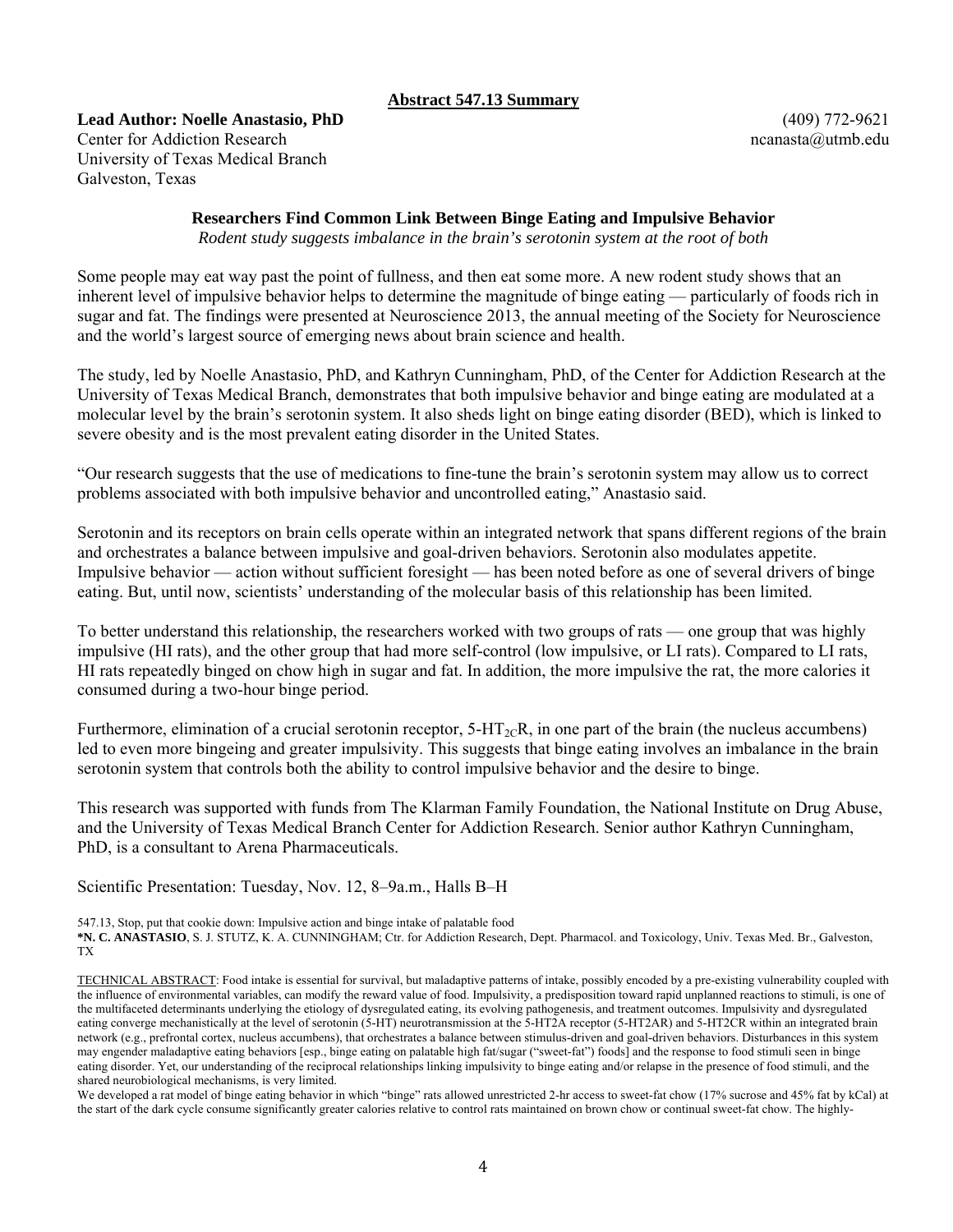selective and efficacious 5-HT2CR agonist WAY163909 suppresses binge intake of sweet-fat chow (p<0.05) at doses lower than those required to suppress brown chow intake.

To explore the relationship between impulsivity and binge-eating, we identified high (HI) and low impulsive (LI) rats in a novel model of impulsive action (1 choice serial reaction time task) in which a sweet-fat food pellet was the reinforcer. HI rats repeatedly exhibited significantly higher bingeing on sweet-fat chow compared to LI rats (p<0.05); a positive correlation was observed between levels of impulsivity and caloric intake during the binge (r=0.457, p<0.05). Elimination of the 5-HT2CR in the nucleus accumbens resulted in high binge eating, high impulsivity, and a shift in functional tone of the homologous 5-HT2AR. Thus, inherent impulsivity and binge eating reciprocally interact at the level of the 5-HT2R to control behavior. Through addressing a fundamental gap in our knowledge of how the neural and behavioral aspects of impulsive action are related to binge eating, we hope to develop pharmacological strategies to minimize binge eating and enhance clinical practice for disorders of overeating.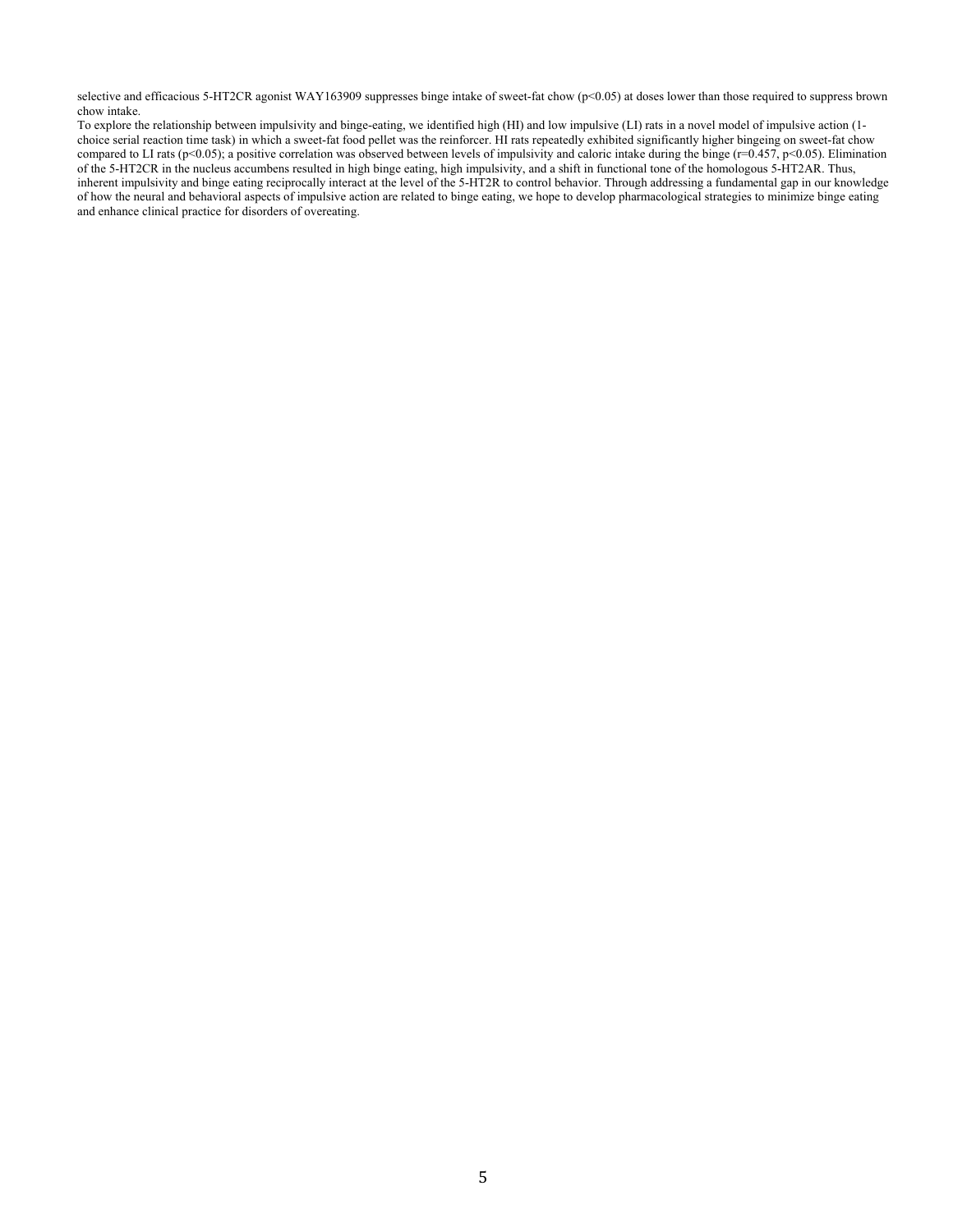#### **Speaker Summary (89.01)**

**Speaker: Samantha Gardener**  Edith Cowan University Perth, Australia

+61 415 035 427 s.gardener@ecu.edu.au

### **Dietary Patterns and Their Association with Cognitive Decline: Data from the Australian Imaging, Biomarkers and Lifestyle Study of Aging**  Saturday, Nov. 9, 1–2 p.m., Halls B–H

This research indicates that consuming larger quantities of foods included in a western dietary pattern is associated with greater cognitive decline in visuospatial functioning after 36 months. Foods included in the western dietary pattern are red and processed meats, high fat dairy products, chips, refined grains, potatoes, sweets and condiments.

In contrast, the Mediterranean diet, a healthy eating pattern is associated with less decline in executive function. Foods included in the Mediterranean diet are vegetables, fruits and fish.

We saw no effect on other areas of cognition, including verbal and visual memory, language andattention and any of the three dietary patterns. These associations were seen after controlling for the effect of known Alzheimer's disease risk factors including age, cardiovascular risk factors and presence of an Apolipoprotein ɛ4 allele which is the most common genetic risk factor for Alzheimer's disease.

The world's population is growing older due to improved healthcare and nutrition. As a result, Alzheimer's disease prevalence is rapidly increasing. Cognitive decline is the progressive loss of cognitive functions, including memory, and may lead to dementia, of which Alzheimer's disease is the most common type. The focus of the current research climate is shifting from understanding Alzheimer's disease pathology and diagnosis to primary prevention and intervention strategies. Diet represents one potential intervention strategy accessible to all.

There is increasing evidence that components in the foods we consume interact with each other to impart disease protection and a higher level of health. The evidence for health benefit appears stronger when foods are inserted into synergistic dietary patterns, rather than considered as individual foods or food constituents.

Our findings are in agreement with previously published work on dietary patterns and cognitive decline. In American populations, it has been shown that higher Mediterranean diet adherence is associated with lower Alzheimer's disease risk and slower cognitive decline. Higher consumption of a 'whole foods' pattern (similar to our prudent pattern) has been associated with less risk of cognitive deficits, and consumption of a 'processed foods' pattern (similar to our western pattern) has been associated with higher risk of cognitive deficits. Our results further highlight the importance of eating a healthy diet with respect to reducing risk for cognitive decline and Alzheimer's disease. To our knowledge, this is the first study extensively comparing Mediterranean diet, western diet and prudent diet scores to cognition, cognitive decline and change in clinical classification in an elderly, Australian cohort, to assess protective and detrimental effects of these diets.

The aim of our study was to investigate the association of three dietary patterns — Mediterranean diet, western diet and prudent diet — with cognitive change over three years, assessed using a comprehensive neuropsychological test battery. Dietary data was collected using food frequency questionnaires. Our results report on data from 527 men and women from a well-characterized, Australian elderly cohort, drawn from the larger Australian Imaging, Biomarkers and Lifestyle study of ageing.

Dietary patterns have not been tested extensively for their association with maintaining cognition or reducing cognitive decline. The number of published studies in this area is fairly limited, and consequently there is a need for further investigation in well-characterized ageing cohorts. It is hoped that the information generated can be used in the development of preventative strategies against cognitive decline and Alzheimer's disease.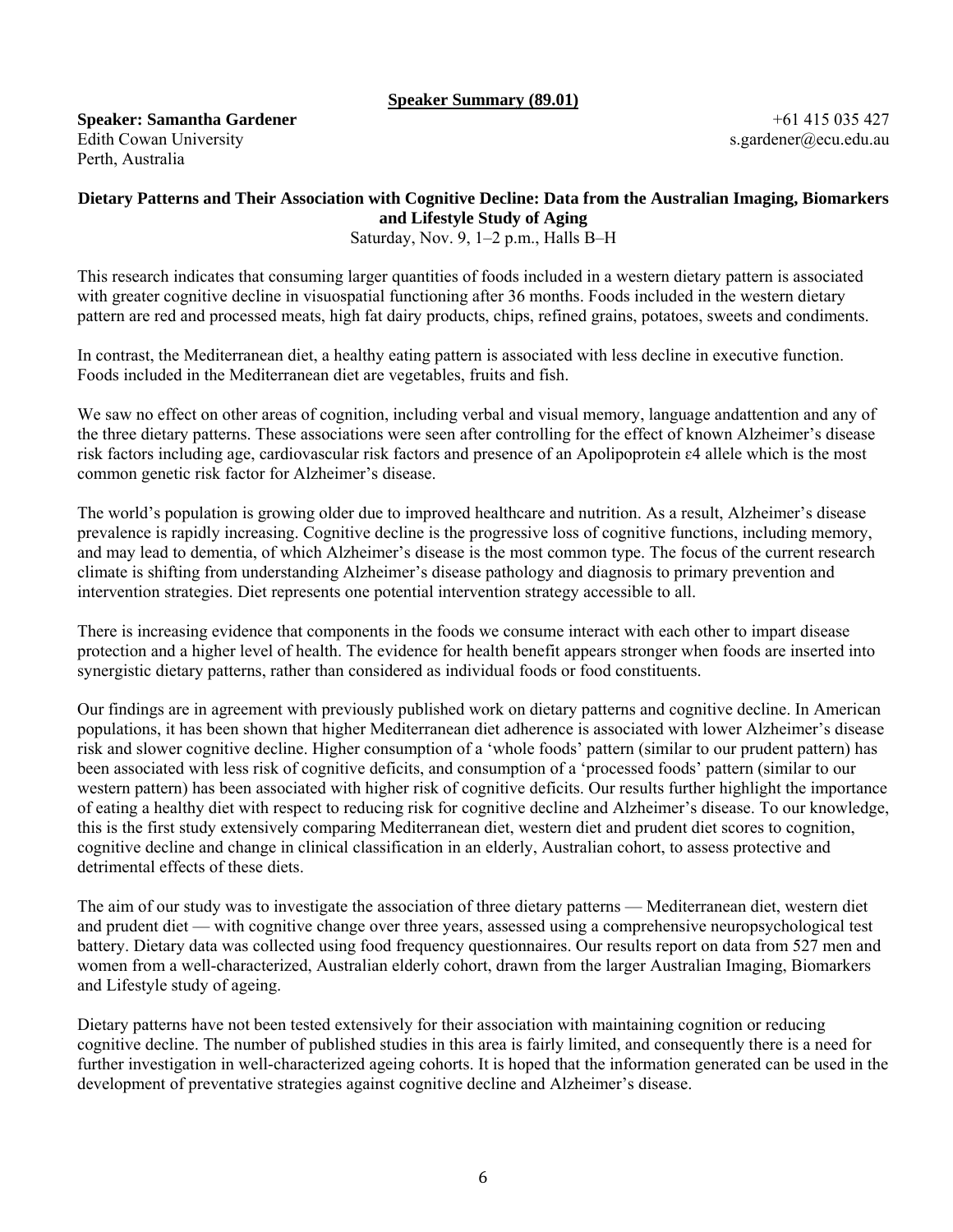This research was supported by national funding from the Edith Cowan University, the Commonwealth Scientific and Industrial Research Organisation the Mental Health Research Institute, Alzheimer's Australia, National Ageing Research Institute, Austin Health, CogState Ltd., Hollywood Private Hospital, Sir Charles Gairdner Hospital, the National Health and Medical Research Council, the Dementia Collaborative Research Centres program, The McCusker Alzheimer's Research Foundation, and the Government of Victoria.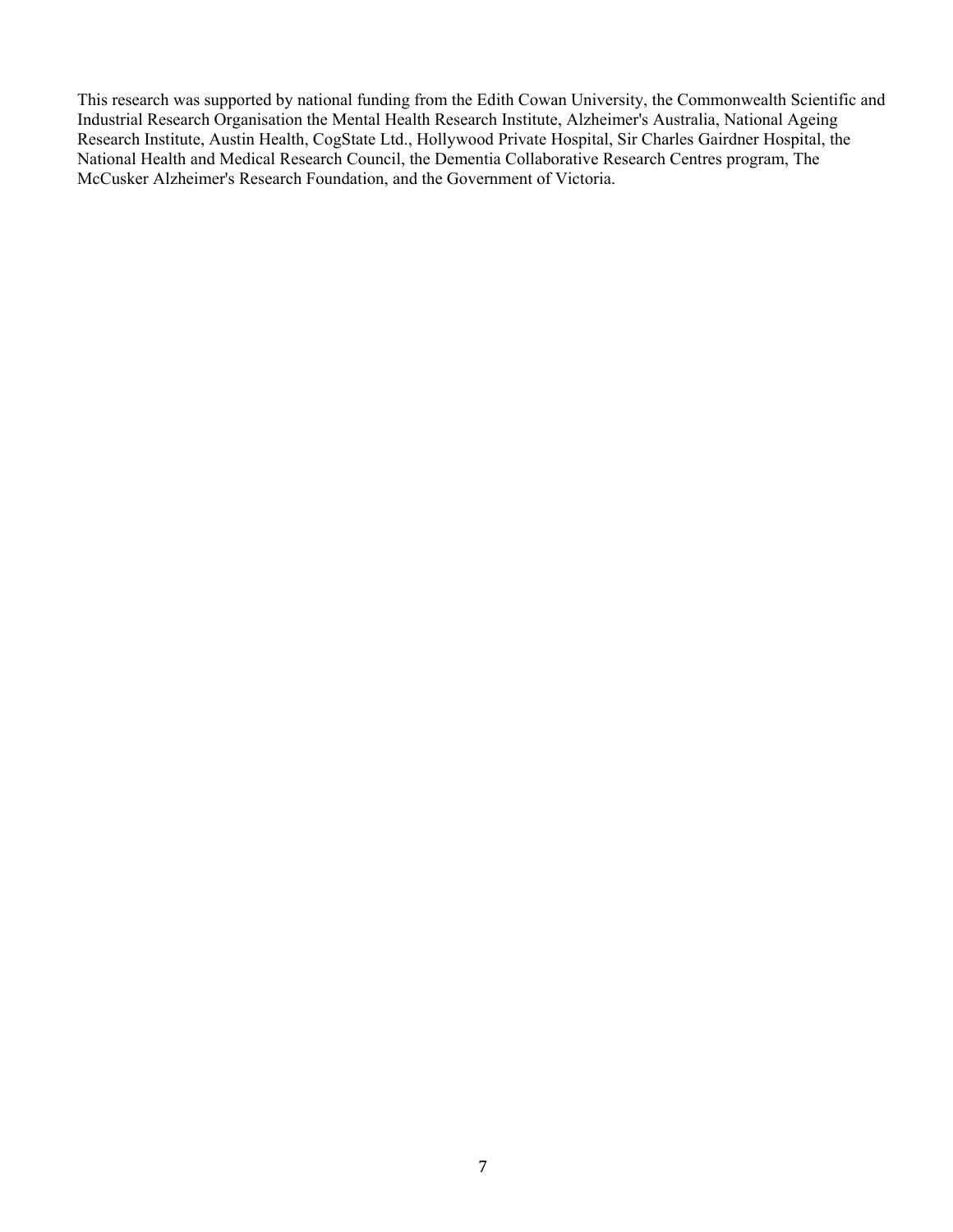#### **Speaker Summary (685.05)**

**Speaker: Yasmin Hurd, PhD** 

Icahn School of Medicine at Mt. Sinai New York

(212) 824-9314 yasmin.hurd@mssm.edu

## **Paternal Cannabis Exposure During Adolescence Reprograms Offspring Reward Neurocircuitry in a Sex-Dependent Manner**

Minisymposium: *Food for Thought: Experiential, Hormonal, and Neural Antecedents of Obesity*  Wednesday, Nov. 13, 8:30–11 a.m., Room 6E

Obesity continues to be a major public health problem in the United States and is of growing concern in other Western societies. In recent years, questions related to the risk of obesity based on environmental factors have been of significant interest. Though environmental consequences during the course of one's own lifespan clearly impacts the development of obesity, there is also increasing evidence that these effects may have consequences for the health and development of subsequent generations of offspring.

One class of environmental triggers with potential for multi-generational impact is drugs abuse, such as cannabis. Similar to the association of paternal cigarette smoking with body mass index in male offspring in humans, another relationship seems to emerge with the consumption of cannabis. Cannabis mediates its effects through engagement of the endocannabinoid system, which is an important regulator of feeding and metabolism. Particularly relevant to trans-generational epigenetic transmission is the fact that in addition to the regulation of feeding and metabolism, the endocannabinoid system is well documented to be involved in DNA remodeling in the development of reproductive cells. It now evident from Yasmin Hurd and colleagues, of the Icahn School of Medicine at Mount Sinai in New York, that the main psychoactive component of cannabis, Δ9-tetrahydrocannabinol (THC), can have a protracted effects later in life as a consequence of prenatal or adolescent exposure relevant to psychiatric diseases and can contribute to behavioral abnormalities in subsequent generations.

In current studies by Hurd and colleagues, F1 offspring with parental THC exposure (administered during adolescence and mated as adults) were observed to have impaired reward motivation and a spectrum of anxiety/compulsive behaviors. Intriguingly, F1 offspring without direct exposure to THC themselves had increased body weight suggesting that parental germline exposure could potentially induce epigenetic inherited metabolic dysregulation, possibly mediated through alterations in endocannabinoid function.

These findings suggest that cannabis during one's own lifetime can influence feeding behavior and potentially physiological parameters relevant to metabolism and energy balance in subsequent generation to impact body weight.

Research was supported with funds from the National Institute of Drug Abuse and the National Institutes of Health.